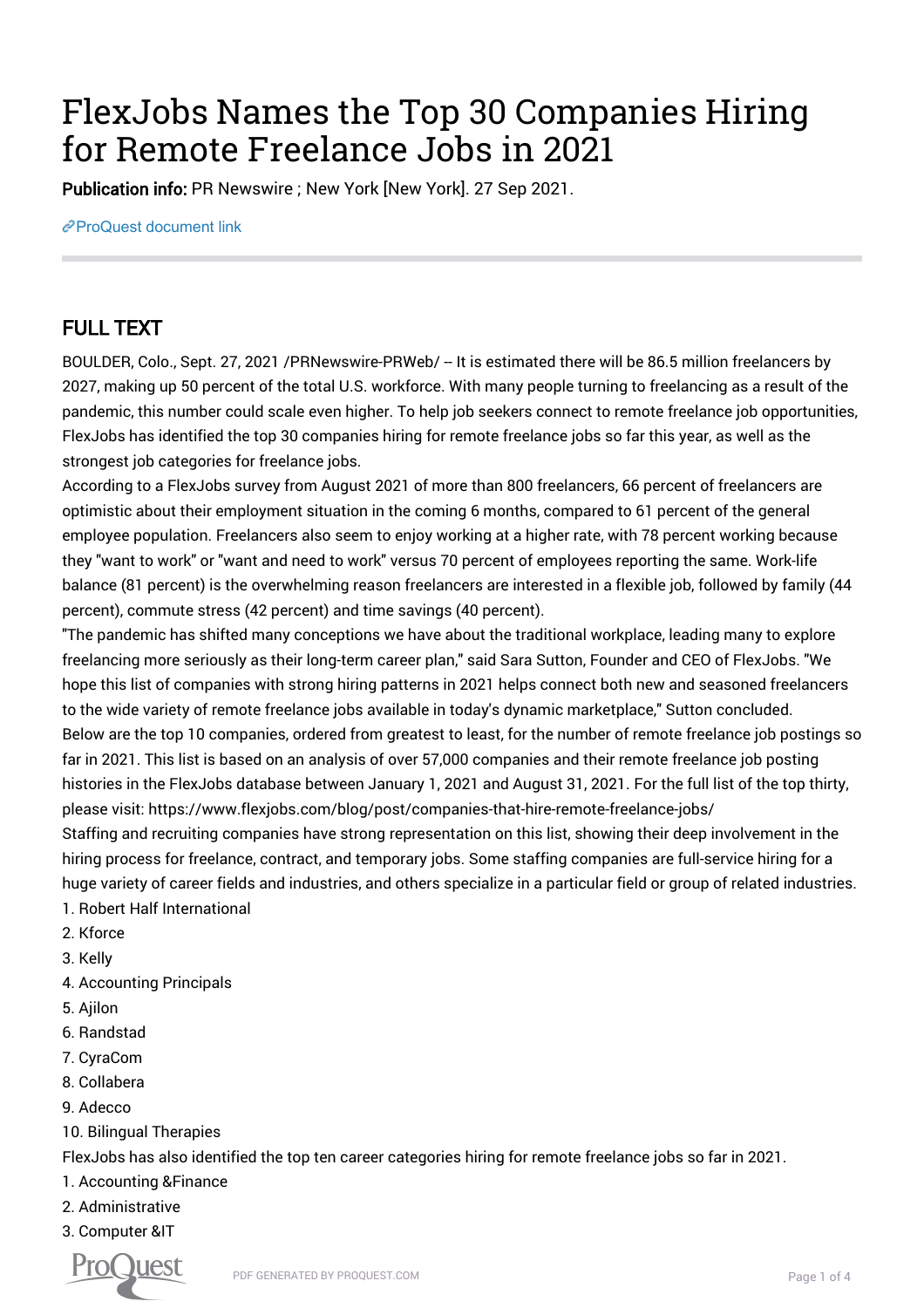- 4. Customer Service
- 5. Writing
- 6. HR &Recruiting
- 7. Healthcare
- 8. Project Management
- 9. Bilingual
- 10. Education

When searching for freelance jobs, there are a number of different, nuanced terms for job seekers to consider using, such as:

• Freelance job: A person works for themselves, rather than for a company. While freelancers do take on contract work for companies and organizations, they are ultimately self-employed

• Contract work: Working as a temporary contract worker, rather than a permanent employee

• Independent contractor: Work terms are specified by a contract with another company or individual, which is how the IRS classifies this type of work

• 1099: Used to describe the type of job. Refers to the IRS form an independent contractor fills out: form 1099-MISC

• Contract consultant: Someone who is hired for temporary consultations for specific issues within a company

• Contract-to-hire: A job that begins as a freelance, independent contractor position but has the potential to become a regular employee position if things go well

For job seekers and employees considering becoming a freelancer, FlexJobs' Career Coaching team has offered the following ten tips to get started as a successful freelancer, with more details available here: https://www.flexjobs.com/blog/post/get-started-freelancer/

- 1. Perform Market Research to Assess Demand
- 2. Create Your Brand
- 3. Build a Nest Egg
- 4. Understand the Paperwork
- 5. Get a Mentor
- 6. Connect with a Community
- 7. Market Yourself
- 8. Ask for Referrals
- 9. Take a Crash Course in Contracts
- 10. Learn How to Say No

\*FlexJobs created the survey, which was promoted to general audiences and its subscribers/members primarily through social media and newsletters. FlexJobs used a multiple choice and multi-select question format via Survey Monkey's online platform. The survey ran from July 21, 2021 to August 9, 2021.

Demographic breakdown of the 823 freelancer respondents: Gender: women (67%), men (31%), prefer not to identify (2%); Generation: Gen Z (7%), millennial/Gen Y (37%), Gen X (36%), baby boomer (19%), the Silent Generation (1%); Education: less than a high school degree (2%), high school degree or equivalent (8%), some college but no degree (13%), associate's or bachelor's degree (47%), graduate degree (30%); Career level: entry-level

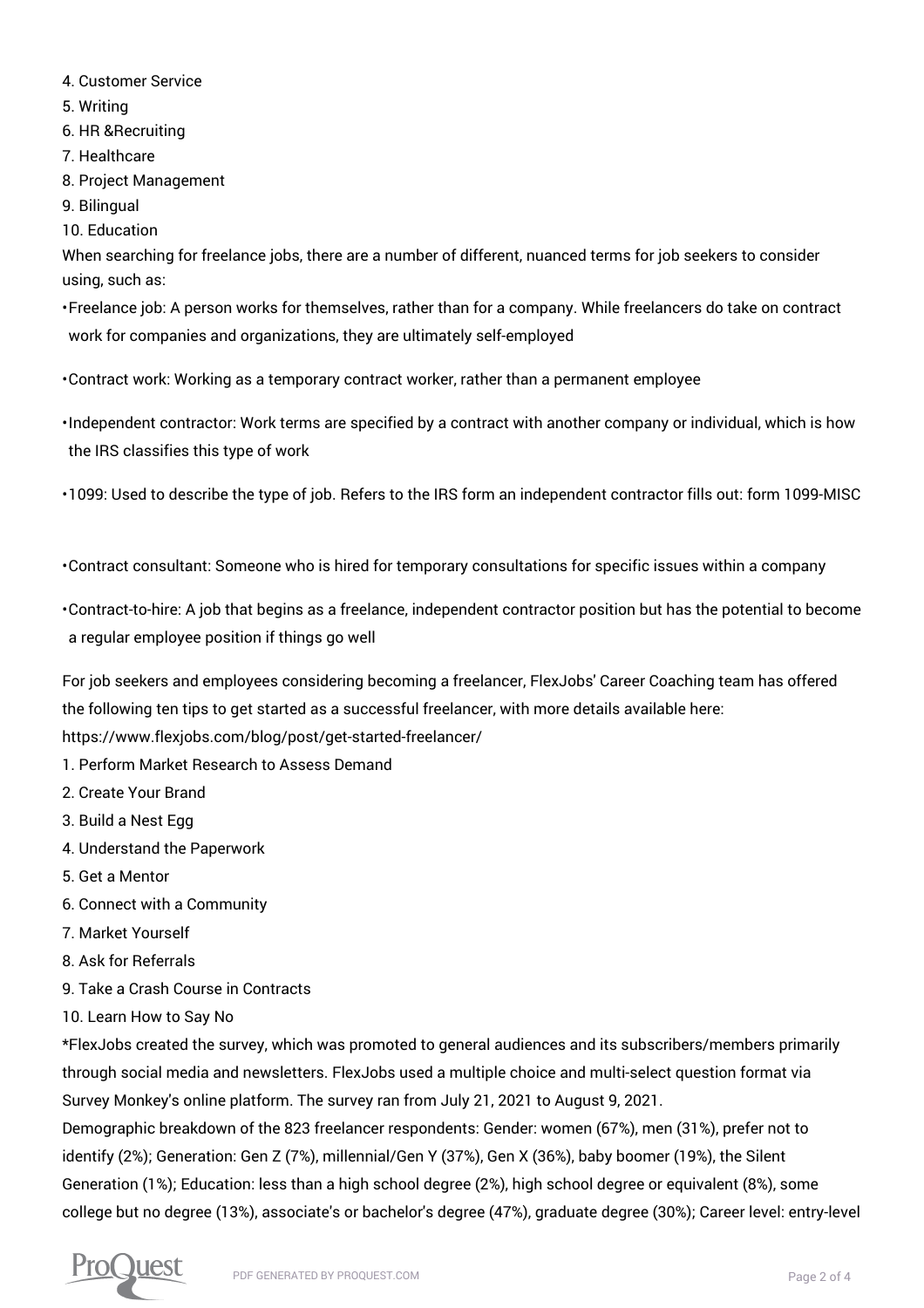(14%), experienced (52%), manager (17%), senior-level manager (17%). 39% had children 18 or younger living at home with them.

For more information please visit https://www.flexjobs.com/blog/post/companies-that-hire-remote-freelance-jobs or contact Kathy Gardner at kgardner@flexjobs.com.

#### About FlexJobs

FlexJobs is the leading career service specializing in remote and flexible jobs, with over 100 million people having used its resources since 2007. FlexJobs provides the largest database of vetted remote and flexible job listings, from entry-level to executive, startups to public companies, part-time to full-time and freelance. To support job seekers in all phases of their journey, FlexJobs also offers expert advice and career coaching services. In addition, FlexJobs works with leading companies to recruit quality remote talent and optimize their remote and flexible workplace. A trusted source for data, trends, and insight, FlexJobs has been cited in top national outlets including CNN, The Wall Street Journal, The New York Times, CNBC, Forbes magazine, and many more. FlexJobs also has partner sites Remote.co and Job-Hunt.org to help round out its content and job search offerings. Follow FlexJobs on LinkedIn, Facebook, Twitter, Instagram, TikTok, and YouTube.

#### Media Contact

Kathy Gardner, FlexJobs, (203) 253-9531, kgardner@flexjobs.com SOURCE FlexJobs CREDIT: FlexJobs

### DETAILS

| Subject:                       | Independent contractors; Workforce planning; Hiring; Careers; Baby boomers;<br>Freelance; Bilingualism; Employees; Employment; Pandemics; Social networks |
|--------------------------------|-----------------------------------------------------------------------------------------------------------------------------------------------------------|
| <b>Business indexing term:</b> | Subject: Workforce planning Hiring Careers Employees Employment Social networks                                                                           |
| Company / organization:        | Name: Internal Revenue Service--IRS; NAICS: 921130                                                                                                        |
| <b>Publication title:</b>      | PR Newswire; New York                                                                                                                                     |
| <b>Publication year:</b>       | 2021                                                                                                                                                      |
| <b>Publication date:</b>       | Sep 27, 2021                                                                                                                                              |
| Dateline:                      | BOULDER, Colo., Sept. 27, 2021                                                                                                                            |
| <b>Publisher:</b>              | <b>PR Newswire Association LLC</b>                                                                                                                        |
| Place of publication:          | <b>New York</b>                                                                                                                                           |
| <b>Country of publication:</b> | <b>United States, New York</b>                                                                                                                            |
| <b>Publication subject:</b>    | <b>Business And Economics</b>                                                                                                                             |
| Source type:                   | <b>Wire Feed</b>                                                                                                                                          |